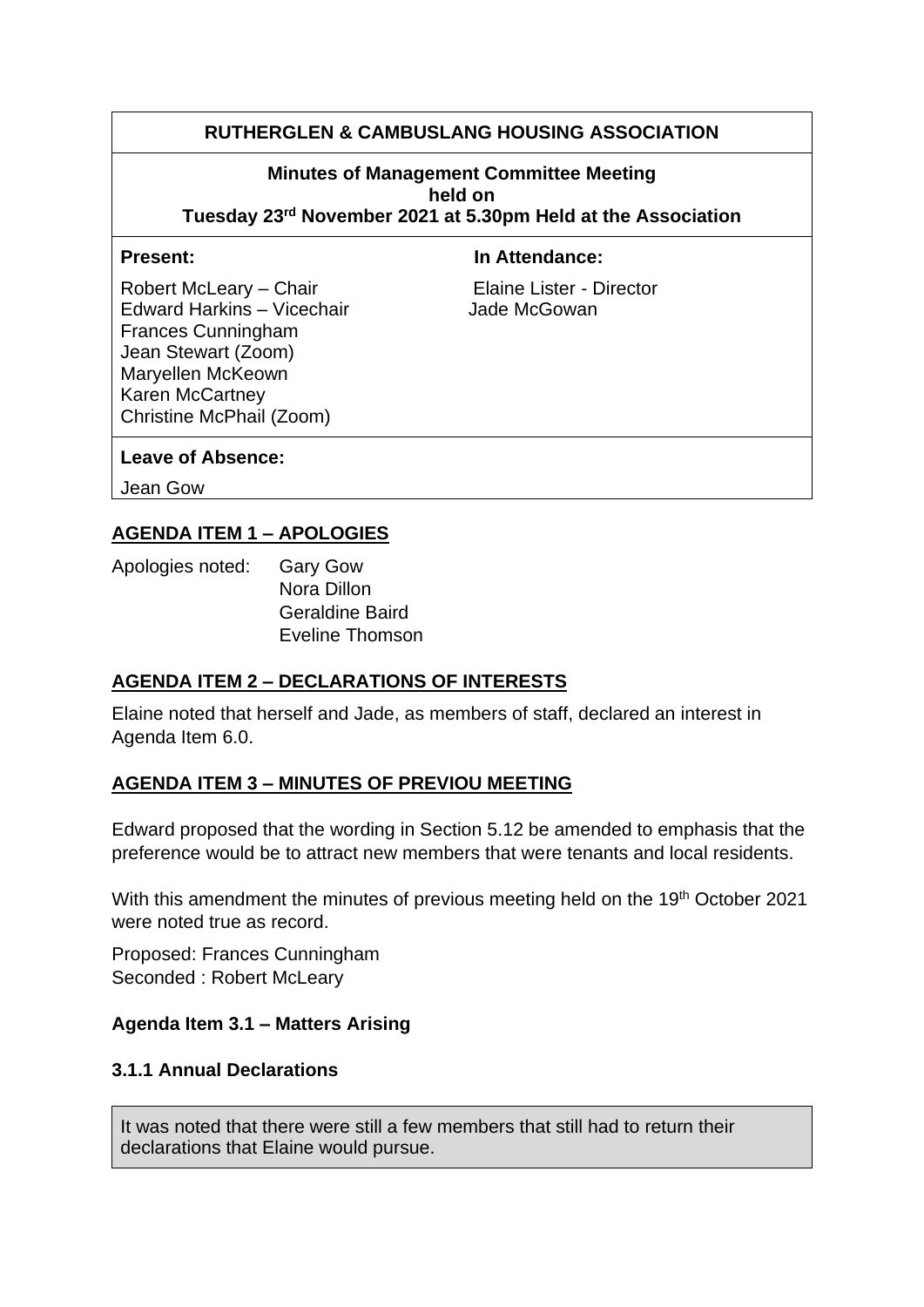# **3.1.2 Furlough/Employees Retention Scheme**

Members noted that all staff were back working full time.

## **3.1.3 Model Rules**

Committee noted that the Rules had been submitted for registration with the Financial Conduct Authority. Once registered they would be submitted to the SHR and OSCR.

# **3.1.4 Annual Assurance Statement**

Elaine advised that the Regulator had requested an amendment to the Assurance Statement on the Association's approach to the collection of equalities information and how it is adopting a human rights approach to the delivery of services.

Robert reported that he had attended the Finance Conference and that it was clear that Engagement and Equalities were high on the Regulator's agenda.

Edward requested that Elaine provide some information on human rights as it applied to the Association.

Committee noted the amendment made to the Assurance Statement.

# **AGENDA ITEM 4.0 – MINUTES OF SUB-COMMITTEE MEETINGS**

# **4.1 Minutes of Housing Management Sub-Committee – 2 nd November 2021**

The minutes of the Sub-Committee meeting held on  $2^{ND}$  November were noted as a true record.

Proposed : Jean Stewart

Seconded : Frances Cunningham

# **AGENDA ITEM 5.0 – COMMITTEE DIGEST**

#### **5.1 Working Arrangements**

Elaine advised that staff were now working in line with the agreed plan for a phased return to full time office working in the new year.

Robert reported that many associations were closing their office for one day a week and having staff working from home and were reporting a number of benefits including staff morale and climate change.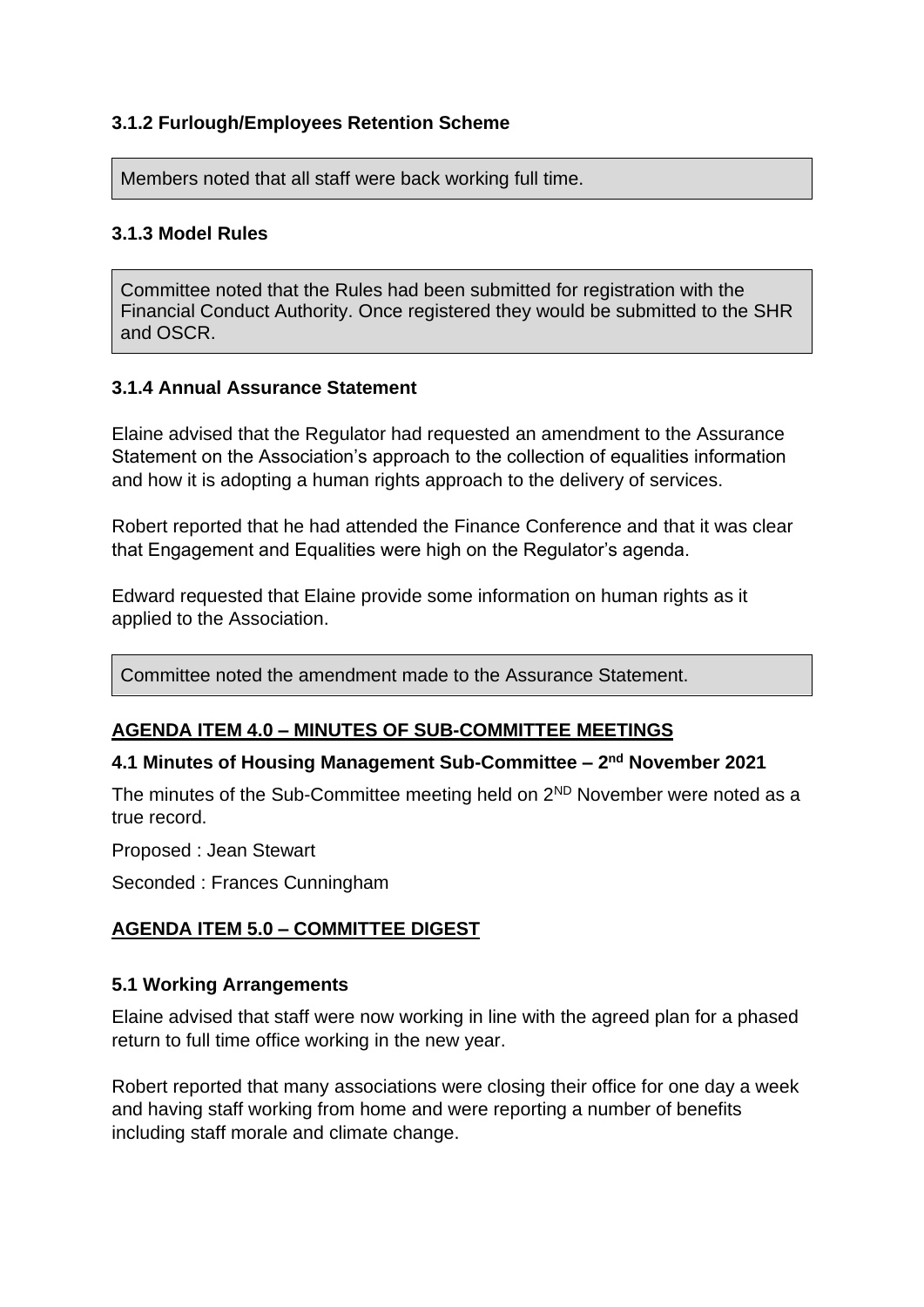Edward noted that there was no empirical evidence of the positive impact such changes were making to the climate change agenda. He expressed concern that once decisions were implemented, they were hard to reverse.

Committee noted the current working arrangements.

## **5.2 New Membership Application**

Committee approved the application for membership and members present signed the share certificate.

# **5.3 Affordable Housing Investment Benchmarks**

Committee noted the new benchmarks,

## **5.4 Director's Support Meeting**

Committee noted that the Chair & Vice Chair would be having regular meetings with the Director to discuss any issues, identify priorities and provide support when needed.

#### **5.5 Members Attendance**

Elaine explained the need to monitor attendance at meetings as the Rules state that members that miss four consecutive meetings would automatically be removed from the Management Committee.

Committee noted.

### **5.6 Calendar Of Meeting 2022**

Committee noted that dates and times of meetings in 2022.

#### **5.7 Pay Award 2022**

Elaine explained that if October's CPI figure was above 2.5%, a return to negotiations between EVH and Unite the Union on the pay award would be triggered.

Should this occur, EVH would carry out a consultation with employers on a potential agreement for subsequent years.

## Committee noted.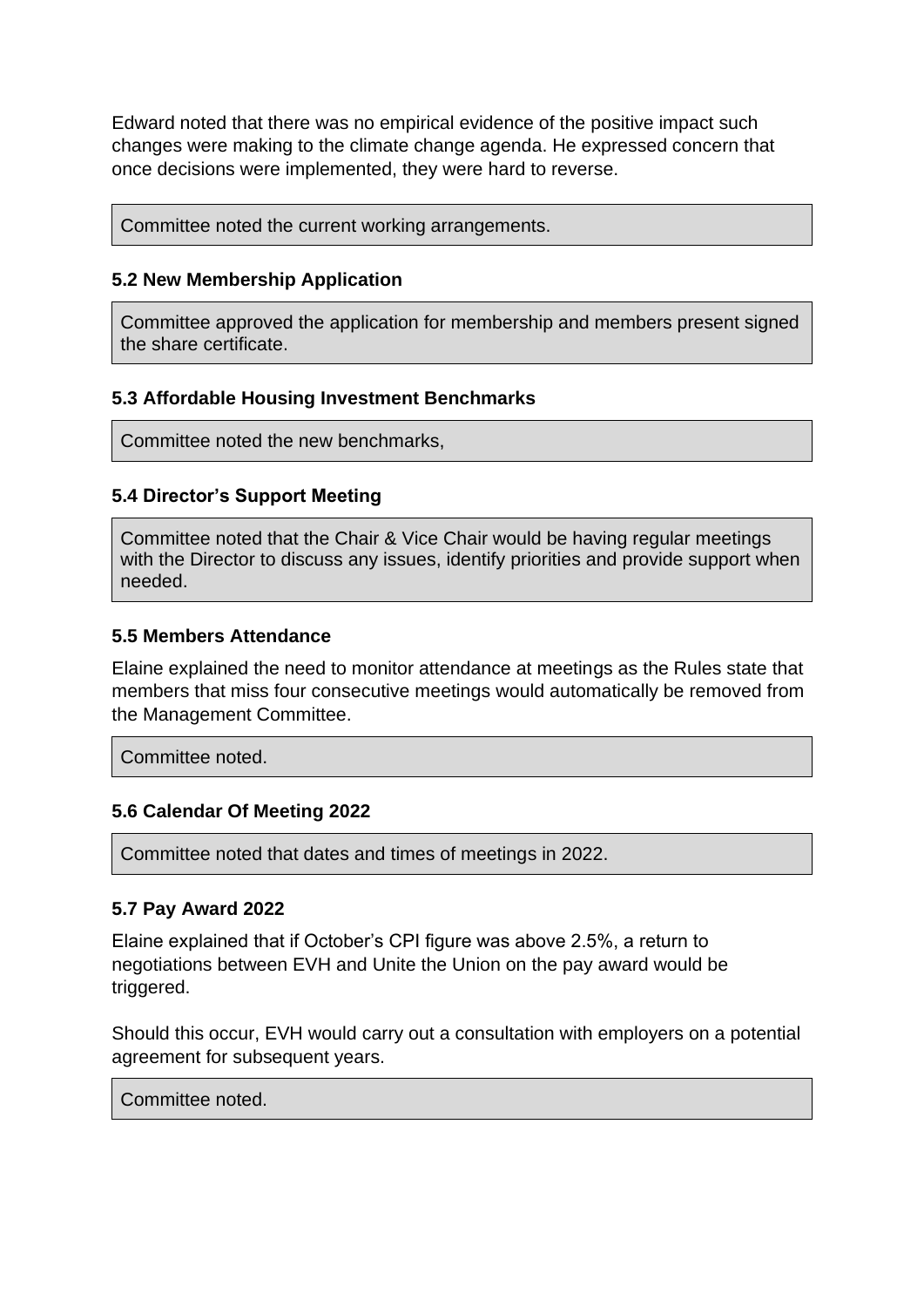# **5.8 CHAS Donation**

Elaine explained that EVH were fundraising for CHAS (Children's Hospice Association Scotland) as part of their Jobs Week.

Members agreed to donate either through advertising for a potential new post or by a direct donation.

# **Jade McGowan left the meeting**

# **AGENDA ITEM 6.0 – REVIEW OF STAFF STRUCTURE**

Elaine presented the report on the proposals to review the current staff structure to meet the objectives set by the Management Committee. She explained that it had been brought directly to the Management Committee as she had been unable to convene a quorate Staffing Sub and was anxious to progress the review and confirm any changes to staff.

Christine expressed concern that the proposals had not been fully discussed and proposed that any decisions should be deferred. Elaine advised that the draft proposals had been presented to the Staffing Sub-Committee and had also been discussed at a previous Management Committee meeting.

Robert noted that the proposals were being presented for discussion by members and commented that he felt the report was extremely thorough and would allow a full discussion. Edward agreed and proposed that the proposals should be discussed and decisions should not deferred. The other members present agreed to move on with consideration of the proposals.

Elaine presented the proposals and the rationale behind them.

After a lengthy discussion on the proposals and the impact on service delivery, members voted to approve the proposals with the exception of Christine who voted against accepting the proposals at this time.

# **AGENDA ITEM 7.0 – INTERNAL AUDIT PLAN**

Committee noted and approved the Internal Audit Plan for 2022.

# **AGENDA ITEM 8.0 – WORKING GROUPS**

Elaine explained that, in recognition of the importance of recruiting for new Committee members and developing engagement strategies, it was being proposed that an Engagement Working Group be formed to focus on progressing these objectives.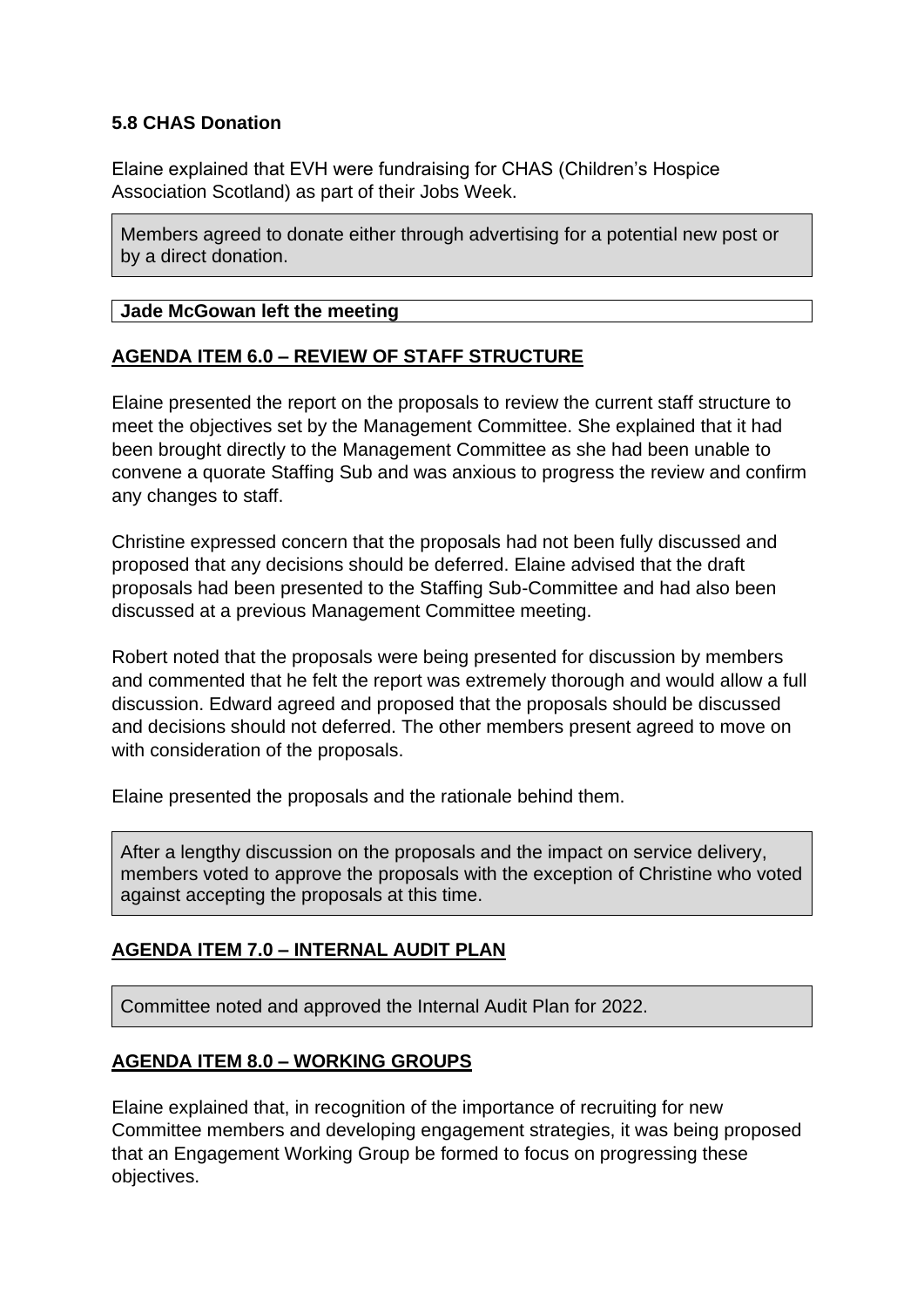Christine raised concerns that members of the Management Committee would be excluded from the decision-making process.

Edward clarified that any discussion at the working group would only result in proposals that would be presented to the full Management Committee for approval. Other members commented that the Committee received detailed reports that were discussed before any decisions were made. They felt that this ensured good governance and an open and transparent decision-making process.

After discussion, the Committee approved the formation of an Engagement Working Group consisting of the Chair, Vice Chair, Director and Engagement & Communications Manager.

Members gave the working group delegated authority to develop the remit for the working group and the Engagement Strategies.

# **AGENDA ITEM 9.0 – OFFICE OPENING HOURS**

Elaine presented the background to the proposal to change the office opening hours once the office opened again to the public, highlighting the benefits to customers and service delivery.

Members approved the recommendation that Elaine consulted with the staff on the proposed changes.

# **AGENDA ITEM 10.0 – AWAY DAY**

Members confirmed that they wanted an Away Day, pending restrictions and COVID guidance from the Scottish Government.

Members agreed to;

- An Away Day from a Friday to Saturday in February
- The focus of the day being the Business Plan and future strategic objectives
- Having an external consultant facilitate the event
- The management team attending the event

Committee instructed Elaine to progress arranging the Away Day and consulting with the other members on suitable dates.

# **AGENDA ITEM 11.0 – CORRESPONDENCE**

Committee noted the items of correspondence received.